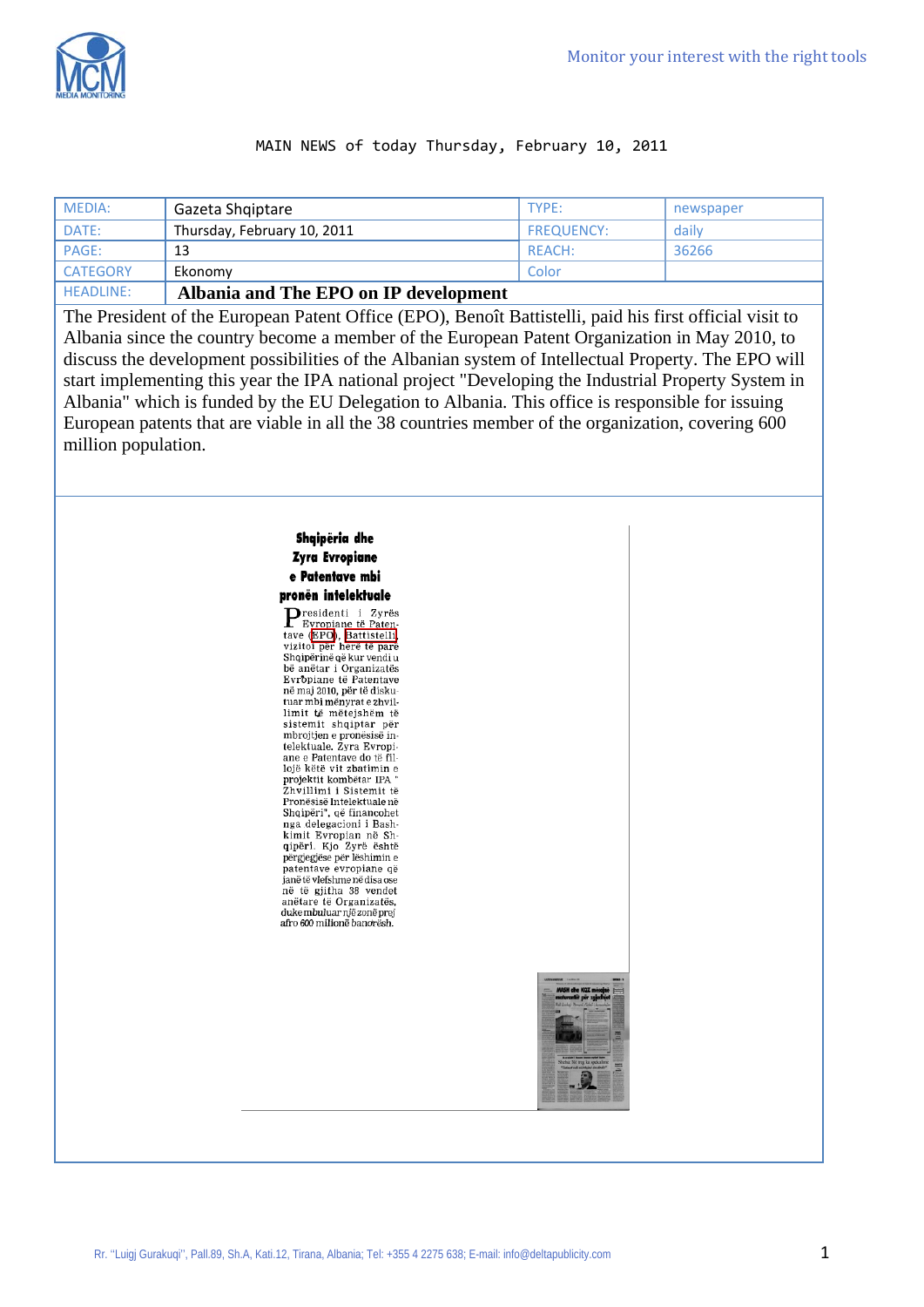

| MEDIA:           | Ekonomia                                     | TYPF:             | newspaper |
|------------------|----------------------------------------------|-------------------|-----------|
| DATE:            | Thursday, February 10, 2011                  | <b>FREQUENCY:</b> | daily     |
| PAGE:            |                                              | REACH:            | 936       |
| <b>CATEGORY</b>  | politics                                     | Color             |           |
| <b>HEADLINE:</b> | Albania member of the European Patent Office |                   |           |

Prime minister Berisha welcomed yesterday the European Office of Licenses, headed from its president Benoitt Battistelli. Mr. Battistelli after thanking the prime minister for the time and interest shown, spoke on behalf of his office his gratitude for the cooperation with Albania, as the newest member of the most important of the EU. He emphasized that Albania, as the newest member of this organization will have its role in the structures of the European Office for Patents. The prime minister emphasized the importance of the office and the cooperation of the Albanian office with the European one. The prime minister emphasized that Albania was clear on the long term benefit of the opening of this office.

# Shqipëria antare e Zyrës Europiane të Patentave

**Example 19**<br> **Example 19**<br> **Example 19**<br> **Example 19**<br> **Example 19**<br> **Example 19**<br> **Example 19**<br> **Example 19**<br> **Example 19**<br> **Example 19**<br> **Example 19**<br> **Example 19**<br> **Example 19**<br> **Example 19**<br> **Example 19**<br> **Example 19** shprehu në emër të zvrës që ai kryeson, kënaqësinë për bashkryeson, kenadesine per basir-<br>kêpunimin me Shqipërinë, si deroi zotin <mark>Battistelli</mark> për këtë<br>anëtarja më e re e këtij organizmi vizitë dhe e siguroi se për qeverauctaria in et et e kein organizmum van de happens problem i prone-<br>kinnit Europian. Numri i vendeve sisë industriale dhe intelektu-<br>eshtë 38, tha zoti **Battistelli** por ale është shumë i rëndësishëm. esnicos, tiai actualmente i anticialmente de la diferencia de la diferencia de la diferencia de la diferencia diferente de la diferencia diferente del diferente del forci-<br>parë, u shpreh më tej ai, që viz- mi i kapacitetev pare, u sinjetni lite tej al, qe vazimi i kapaciteteve të Zyrës sh-<br>itoj Shqipërinë dhe u impresion-<br>ova me atë çka pashë. Zoti Bat-<br>rëndësishëm të zhvillimit.<br>tistelli e konsideroi të rëndësi këngurimistri shprehu besimin issisme hyrjen e Shqipërisë në Kryeministri shprehu besimin<br>këtë organizëm, duke shprehur se përfitimet e anëtarësimit në<br>këtë organizëm, duke shprehur she se shkryenizëm sunneise isht besimin se duke punuar së këtë organizëm europian janë të bashku do të prezantojmë stan- shumanshme. Kryeministri huaj.

Zyrës Europiane të Patentave. Kryeministri Berisha e falën-

plane me zyren Barophine të<br>Patentave, në drejtim të formimit<br>të ekspertëve publikë e privatë, të zhvillimit të kapaciteteve teknike dhe prezantimit të standardeve europiane në modernizimin e funksionimit të saj Qeveria shqiptare, tha Kryeministri, është e ndërgjegjshme për përfitimet që rrjedhin nga<br>anëtarësimi në këtë organizëm dhe nga mbështetja e zhvillimi i pronësisë industriale. Patentat dhe markat e regjistruara dhe të mbrojtura përbëjnë një nxitje dhe garanci për sipërmarrësit vendas dhe në tërheqjen e investitorëve dhe sipërmarrësve të

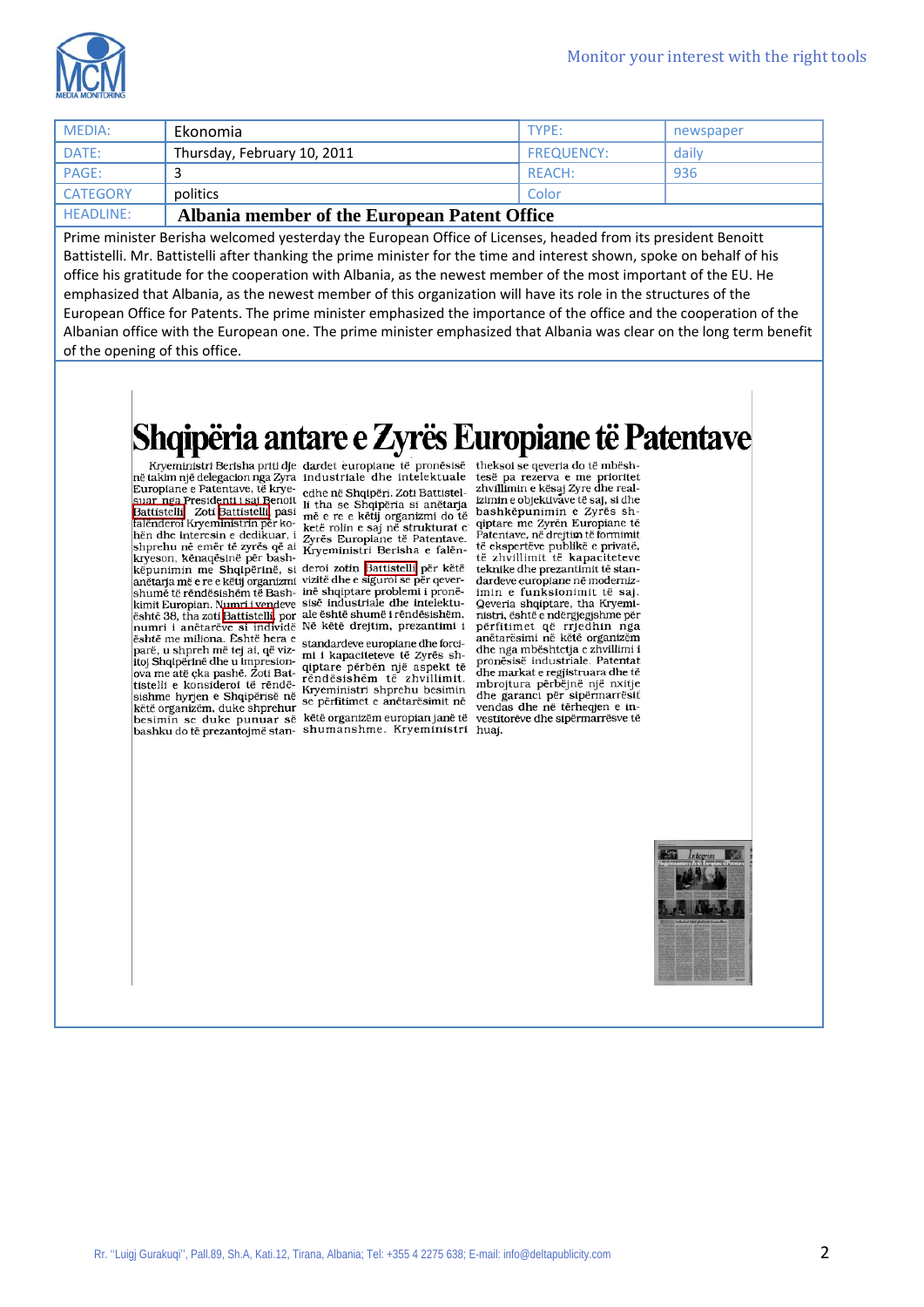

| MEDIA:           | <b>Ballkan</b>                                                     | TYPE:             | newspaper |
|------------------|--------------------------------------------------------------------|-------------------|-----------|
| DATE:            | Thursday, February 10, 2011                                        | <b>FREQUENCY:</b> | daily     |
| PAGE:            | b                                                                  | REACH:            | 936       |
| <b>CATEGORY</b>  | Ekonomv                                                            | Color             |           |
| <b>HEADLINE:</b> | Berisha welcomes the delegation from the Licenses Office of europe |                   |           |

Prime minister Berisha welcomed yesterday the European Office of Licenses, headed from its president Benoitt Battistelli. Mr. Battistelli after thanking the prime minister for the time and interest shown, spoke on behalf of his office his gratitude for the cooperation with Albania, as the newest member of the most important of the EU. He emphasized that Albania, as the newest member of this organization will have its role in the structures of the European Office for Patents. The prime minister emphasized the importance of the office and the cooperation of the Albanian office with the European one. The prime minister emphasized that Albania was clear on the long term benefit of the opening of this office.

### Berisha pret një delegacion nga Zyra Evropiane e Patentave

Kryeministri Berisha priti dje më tej ai, që vizitoj Shnë takim një delegacion nga Zyra Evropiane e Patentave, të kryesuar nga presidenti i sai, Benoit Battistelli Berishës, në emër të zyrës që ai kryeson, kënaqësinë për bashkëpunimin me Shqipërinë, si anëtarja më e re e këtij organizmi shumë të rëndësishëm të Bashkimit Evropian. "Numri i vendeve është 38, - tha Battistelli, por numri i anëtarëve si individë është me miliona. Është hera e parë, u shpreh,

qipërinë dhe u impresionova me atë çka pashë". Ai e konsideroi të rëndësishme hyrjen e Shqipërisë në këtë organizëm, duke shprehur besimin se, duke punuar së bashku, do të prezantojmë standardet evropiane të pronësisë industriale dhe intelektuale edhe në<br>Shqipëri.Battistelli tha më tej se Shqipëria, si anëtarja më e re e këtij organizmi, do të ketë rolin e saj në strukturat e Zyrës Evropiane të Patentave.

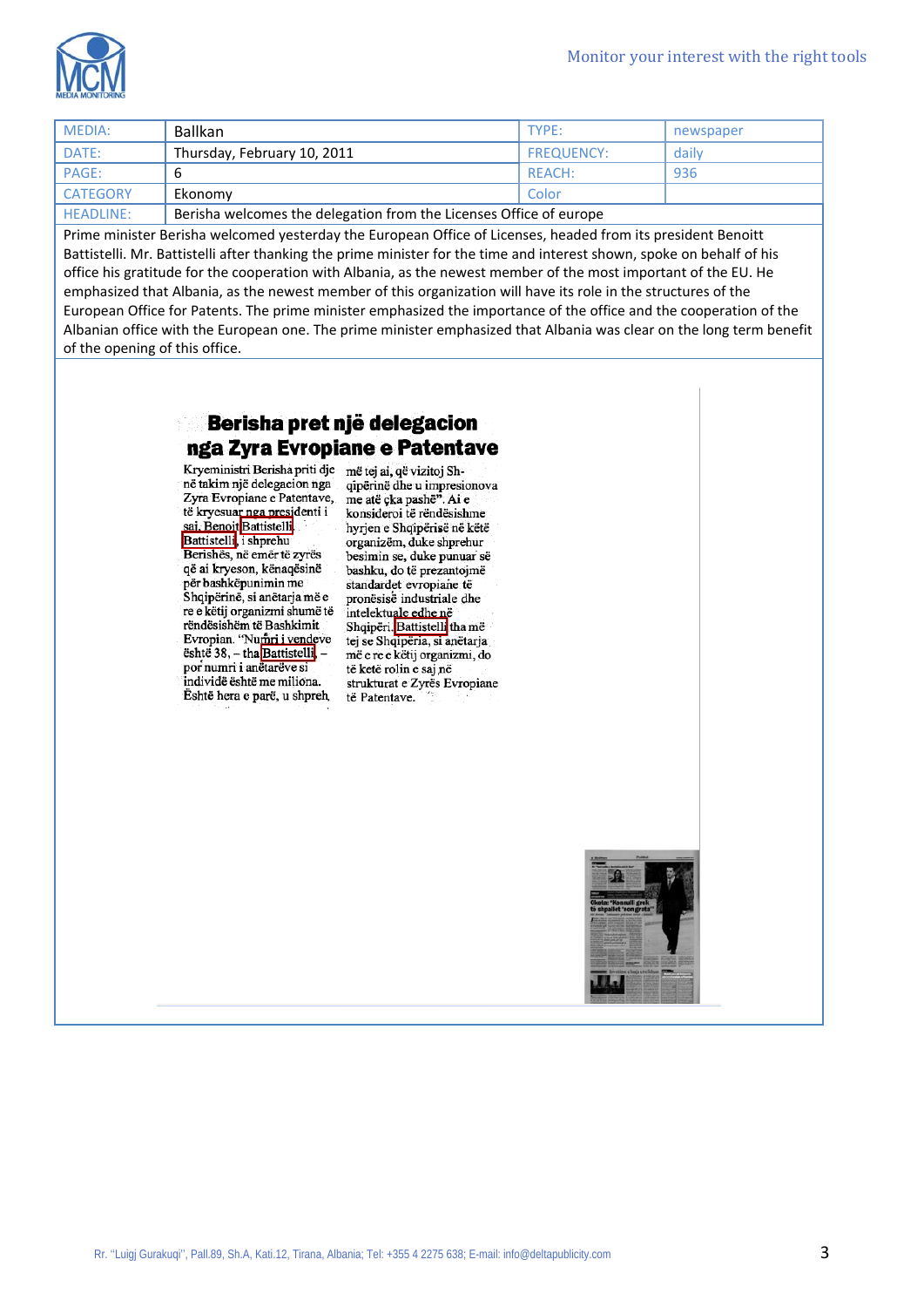

| MEDIA:           | Gazeta 55                                                                   | TYPE:             | newspaper |
|------------------|-----------------------------------------------------------------------------|-------------------|-----------|
| DATE:            | Thursday, February 10, 2011                                                 | <b>FREQUENCY:</b> | daily     |
| PAGE:            | 11                                                                          | REACH:            | 936       |
| <b>CATEGORY</b>  | Politics                                                                    | Color             | B/W       |
| <b>HEADLINE:</b> | Berisha - Battistelli: registered Licenses, incentive for foreign investors |                   |           |

Prime minister Berisha welcomed yesterday the European Office of Licenses, headed from its president Benoitt Battistelli. Mr. Battistelli after thanking the prime minister for the time and interest shown, spoke on behalf of his office his gratitude for the cooperation with Albania, as the newest member of the most important of the EU. There are only 38 countries, but the members amount to millions. He emphasized that Albania, as the newest member of this organization will have its role in the structures of the European Office for Patents. The prime minister emphasized the importance of the office and the cooperation of the Albanian office with the European one. The prime minister emphasized that Albania was clear on the long term benefit of the opening of this office.

## **Berisha-Battistelli: Patentat e** regjistruara, nxitje për tërheqjen e investitorëve

në takim një delegacion nga Zyra evropiane të pronësisë industriale qeveria do të mbështesë pa rezerva Europiane e Patentave, të kryesuar nga Presidenti i saj Benoit Battistelli. Zoti Battistelli, pasi falën-<br>deroi Kryeministrin për kohën dhe interesin e dedikuar, i shprehu në emër të zyrës që ai kryeson, kënaqësinë për bashkëpunimin me Shqipërinë, si anëtarja më e re e këtij organizmi shumë të rëndësishëm të Bashkimit Europian. problemi i pronësisë industriale Numri i vendeve është 38, tha zoti dhe intelektuale është shumë i Battistelli, por numri i anëtarëve rëndësishëm. Në këtë drejtim, presi individë është me miliona. Ësh-zantimi i standardeve europiane të hera e parë, u shpreh më tej ai, dhe forcimi i kapaciteteve të Zyrës që vizitoj Shqipërinë dhe u impre- shqiptare përbën një aspekt të stonova me atë çka pashë. Zoti rëndësishëm të zhvillimit. Kryem-Battistelli e konsideroi të rëndësishme hyjen e Shqipërisë në këtë fitimet e anëtarësimit në këtë ororganizëm, duke shprehur besimin se duke punuar së bashku

Kryeministri Berisha priti dje do të prezantojmë standardet shme. Kryeministri theksoi se dhe intelektuale edhe në Shqipëri. Zoti Battistelli tha se Shqipëria si anëtarja më e re e këtij organizmi

do të ketë rolin e saj në strukturat e Zyrës Europiane të Patentave. Kryeministri Berisha e falënderoi

zotin Battistelli për këtë vizitë dhe e siguroi se për qeverinë shqiptare inistri shprehu besimin se përganizëm europian janë të shuman-

e me prioritet zhvillimin e kësaj Zyre dhe realizimin e objektivave të saj, si dhe bashkëpunimin e Zyrës shqiptare me Zyrën Evropiane të Patentave, në drejtim të formimit të ekspertëve publikë e privatë, të zhvillimit të kapaciteteve teknike dhe prezantimit të standardeve evropiane në modernizimin e funksionimit të saj. Qeveria shqiptare, tha Kryeministri, është e ndërgjegjshme për përfitimet që rrjedhin nga anëtarësimi në këtë organizëm dhe nga mbështetja e zhvillimi i pronësisë industriale. Patentat dhe markat e regjistruara dhe të mbrojtura përbëjnë një nxitje dhe garanci për sipërmarrësit vendas dhe në tërheqjen e investitorëve dhe sipërmarrësve të huaj.

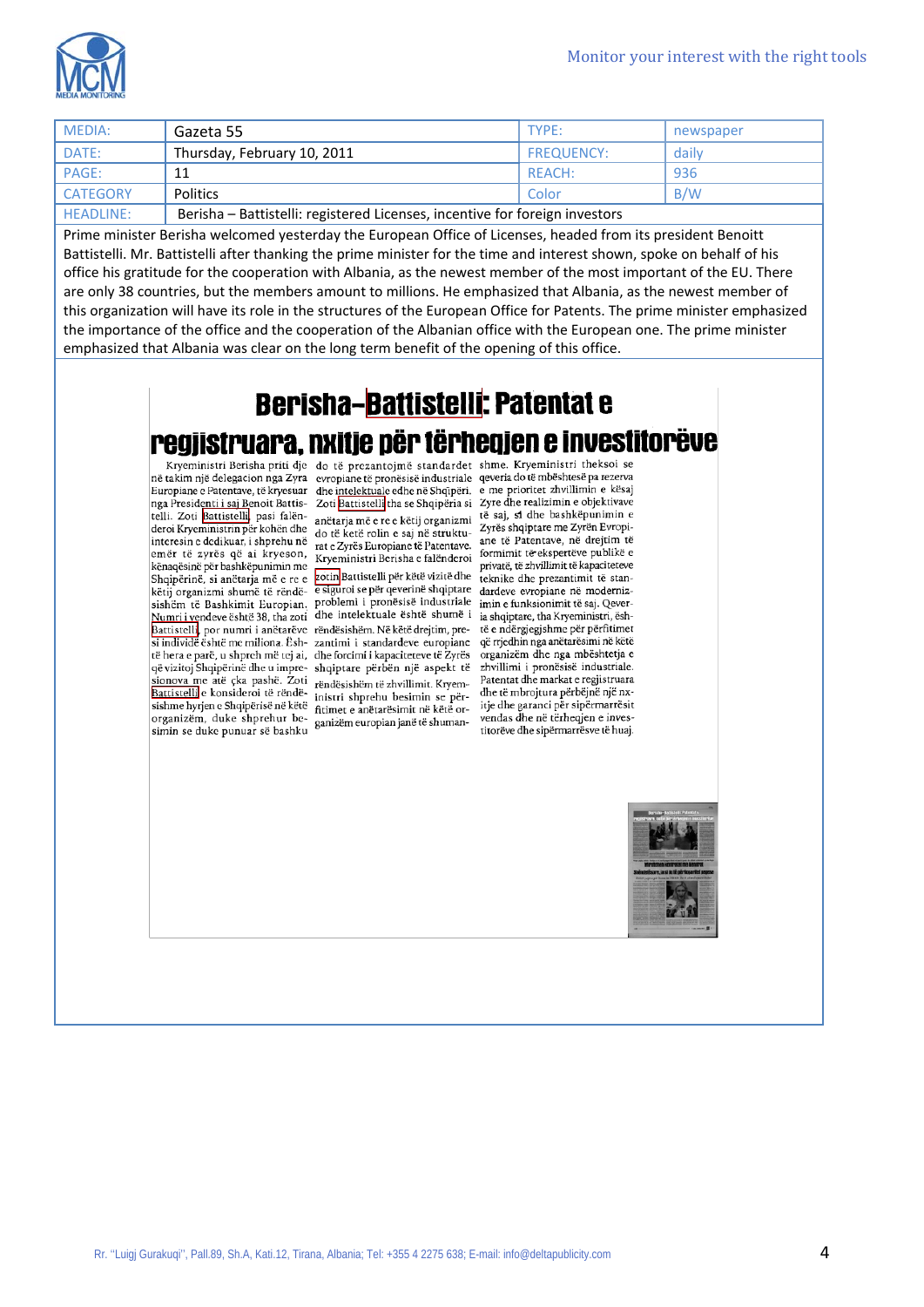

| MEDIA:           | Rilindja Demokratike                                    | TYPE:             | newspaper |
|------------------|---------------------------------------------------------|-------------------|-----------|
| DATE:            | Thursday, February 10, 2011                             | <b>FREQUENCY:</b> | daily     |
| PAGE:            |                                                         | REACH:            | 936       |
| <b>CATEGORY:</b> | <b>Politics</b>                                         |                   |           |
| <b>HEADLINE:</b> | Battistelli: European Standards for industrial property |                   |           |

Prime minister Berisha welcomed yesterday the European Office of Licenses, headed from its president Benoitt Battistelli. Mr. Battistelli after thanking the prime minister for the time and interest shown, spoke on behalf of his office his gratitude for the cooperation with Albania, as the newest member of the most important of the EU. He emphasized that Albania, as the newest member of this organization will have its role in the structures of the European Office for Patents. The prime minister emphasized the importance of the office and the cooperation of the Albanian office with the European one. The prime minister emphasized that Albania was clear on the long term benefit of the opening of this office.

Patentat dhe markat e regjistruara, nxitje dhe garanci për sipërmarrësit dhe tërheqjen e investitorëve Battistelli: Standarde evropiane për pronësisë industriale

Kryeministri Berisha priti dje në takim një delegacion nga Zyra Evropiane e Patentave, të kryesuar nga Presidenti i saj, Benoit Battistelli i cili pasi falënderoi Kryeministrin për kohën dhe interesin e dedikuar, i shprehu në emër të zyrës që ai kryeson kënaqësinë për bashkëpunimin me Shqipërinë, si anëtaria më e re e këtij organizmi shumë të rëndësishëm të Bashkimit Evropian. Numri i vendeve është 38, tha zoti Battistelli, por numri i anëtarëve si individë është me miliona. Është hera e parë, u shpreh më tej ai, që vizitoj Shqipërinë dhe u impresionova me atë çka pashë. Ndërkohë Battistelli e konsideroi të rëndësishme hyrjen e Shqipërisë në këtë organizëm, duke shprehur besimin se duke inë shqiptare problemi i pronë-

punuar së bashku do të prezantoimë standardet evropiane të pronësisë industriale dhe intelektuale edhe në Shqipëri. Zoti Battistelli tha se, Shqipëria si anëtarja më e re e këtij organizmi do të ketë rolin e saj në strukturat e Zyrës Evropiane të Patentave. Kryeministri Berisha e falënderoi Battistelli për këtë vizitë dhe e siguroi se për qever-

sisë industriale dhe intelektuale është shumë i rëndësishëm. Në këtë drejtim, prezantimi i standardeve evropiane dhe forcimi i kapaciteteve të zvrës shqiptare përbën një aspekt të rëndësishëm të zhvillimit. Gjithashtu, Kryeministri shprehu besimin se përfitimet e anëtarësimit në këtë organizëm evropian janë të shumanshme. Kryeministri theksoi se qeveria

do të mbështesë pa rezerva e me prioritet zhvillimin e kësaj zyre dhe realizimin e objektivave të saj, si dhe bashkëpunimin e zyrës shqiptare me Zyrën Evropiane të Patentave, në drejtim të formimit të ekspertëve publikë e privatë, të zhvillimit të kapaciteteve teknike dhe prezantimit të standardeve evropiane në modernizimin e funksionimit të saj. Qeveria shqiptare, tha Kryeministri, është e ndërgjegjshme për përfitimet që rrjedhin nga anëtarësimi në këtë organizëm dhe nga mbështetja e zhvillimi i pronësisë industriale. Patentat dhe markat e regiistruara dhe të mbroitura përbëjnë një nxitje dhe garanci për sipërmarrësit vendës dhe në tërheqien e investitorëve dhe sipërmarrësve të huaj.